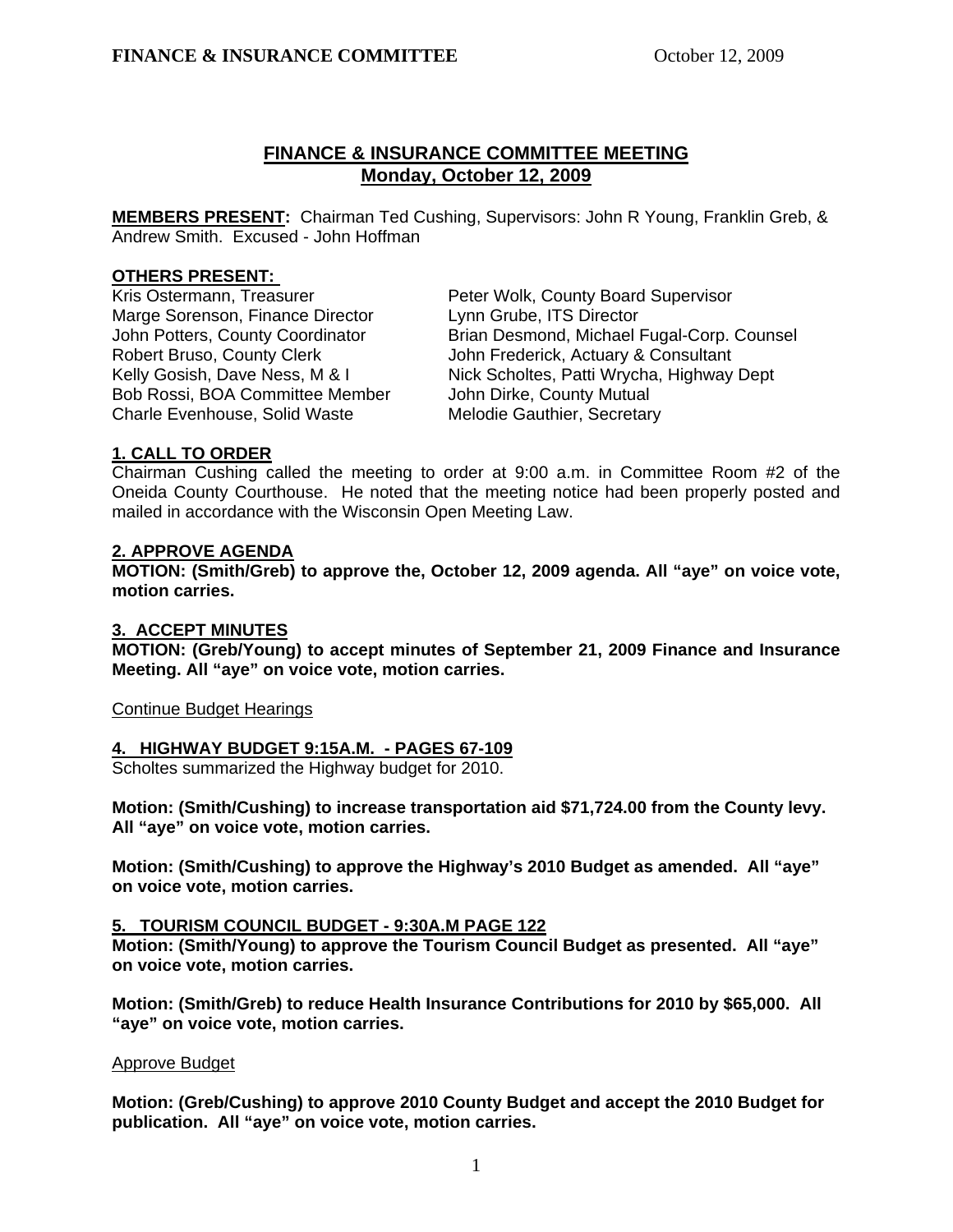# **FINANCE & INSURANCE COMMITTEE** October 12, 2009

Andy Smith requested to be excused for # 6, 7, and 11.

## **6. LIABILITY INSURANCE PROPOSALS**

Bruso introduced John Dirkse, Vice President of Wisconsin County Mutual Insurance Corp. Dirkse presented County's Mutual Insurance Proposal to the committee recommending a deductible of \$10,000.

### **Motion: (Greb/Young) to accept Dirkse's Insurance Proposal with a deductible of \$10,000. All "aye" on voice vote, motion carries.**

### **7. WORKER'S COMPENSATION 2010**

County Board discussed Worker's Compensation Insurance for 2010 and requested Bruso to consider checking the market for quotes and bring this information back the November 9, 2009 Finance & Insurance meeting.

No other action was taken.

## **8. UPDATE-SOLID WASTE- CHARLIE EVENHOUSE**

Evenhouse gave an updated on the Solid Waste budget from May 2009 through September 2009. Evenhouse gave a brief update on the fire that is still burning underground out at Solid Waste and stated he will be meeting with the DNR regarding this at their October 26, 2009 meeting.

### **9. JANUARY 1, 2009 ACTUARIAL VALUATION-JOHN FREDERICK**

John P. Frederick, Actuary & Consultant, updated the committee on the Actuarial Valuation as of January 1, 2009, (Other Postemployment Benefits).

(See portfolio for details in County Clerk's office – Finance and Insurance minute's book). The Committee took no action on this report.

## **10. M & I - UPDATE**

Dave Ness and Kelly Gostisha updated the committee on the Oneida County Investment Portfolio. (See portfolio for details in County Clerk's office – Finance and Insurance minute's book). The Committee took no action on the report.

#### **11. DECISION ON PPS OR H.E. STARK AGENCIES**

 **Motion: (Greb/Cushing) to remain with PPS and use them throughout the Oneida County Departments. Committee agreed to have Finance draft a letter for Department Heads on this decision. All "aye" on voice vote, motion carries** 

## **12. OUTSIDE LEGAL COUNSEL**

Bob Rossi, spokesperson for the Zoning Board of Adjustment, is requesting outside counsel for the Board of Adjustment.

#### **Motion: (Cushing/Greb) to grant permission for outside counsel for the Board of Adjustments. All "aye" on voice vote, motion carries**

## **13. VOUCHERS, REPORTS AND PURCHASE ORDERS**

#### **County Clerk**

Bruso presented bills and vouchers for approval.

**MOTION: (Smith/Greb) to approve the County Clerk's bills and vouchers as presented. All "aye" on voice vote, motion carries.**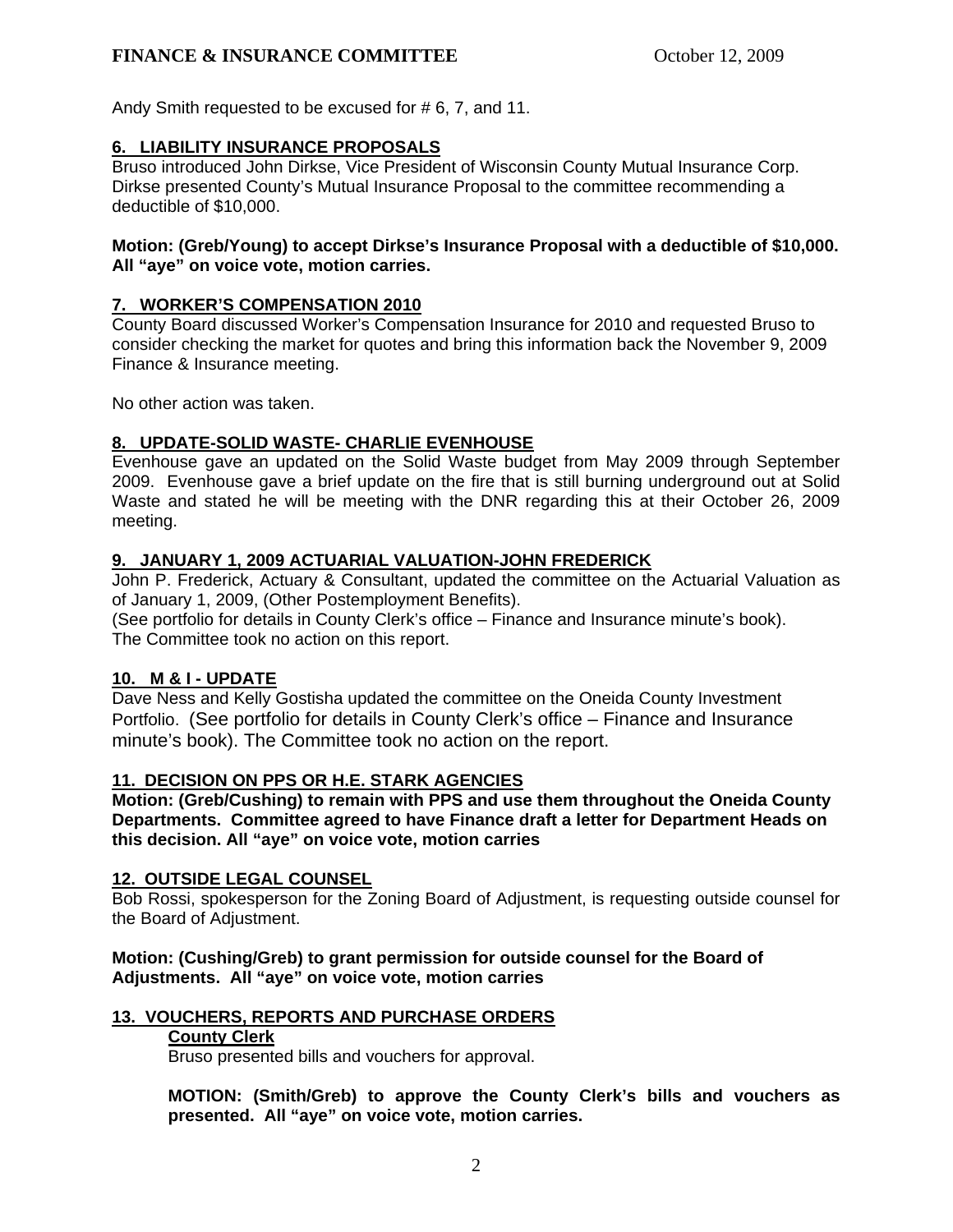### Amendment to County Code Section 3.10

Bruso presented a modified Amendment to County Code Section 3.10 to the Committee for approval. (Reimbursement for Expense/per-diems)

**Motion: (Smith/Cushing) to approve the Amendment to County Code Section 3.10 as modified and forward to County Board. Smith, Cushing, Young "aye", Greb "abstains", motion carries.** 

#### **Treasurer**

Ostermann presented bills and vouchers for approval.

### **MOTION: (Greb/Cushing) to approve the Treasurer's Clerk's bills and vouchers as presented. All "aye" on voice vote, motion carries.**

#### Review/endorse resolution – tax bill processing fee

Ostermann discussed recouping the cost and fees for the towns' tax billings. She explained she will be meeting with the towns on November 4, 2009.

Committee would like Ostermann to return to the committee after meeting with the towns and bring feed-back to the November 4, 2009 meeting.

#### Declaration of unlawful tax – Town of Three Lakes

 Ostermann presented 4 declarations of unlawful tax for approval and signature. These are taxes from 2005-2008 on a property in Three Lakes. The town requested Ostermann to file a declaration of unlawful tax on these years for a total of \$5322.65.

### **Motion: (Smith/Young) to approve and sign the declaration of unlawful tax for the town of Three Lakes and forward to the County Board. All "aye" on voice vote, motion carries.**

#### Sept. 2009 Statement of Cash Account

Ostermann presented the Treasurer's September 2009 Statement of Cash Account for approval.

#### **Motion: (Smith/Cushing) to accept the Treasurer's September 2009 Statement of Cash Account as presented. All "aye" on voice vote, motion carries.**

#### **Information Technology Services**

Grube presented bills and vouchers for approval

#### **MOTION: (Smith/Young) to approve ITS bills and vouchers as presented. All "aye" on voice vote, motion carries.**

#### Human Service Center ITS Procedures Manual

Grube explained The Human Service Center ITS Procedures Manual for their AS 400 computer system is missing and they have asked if general process and procedures from the County's AS 400 Manual could be copied so they could have a general procedures manual for their AS 400.